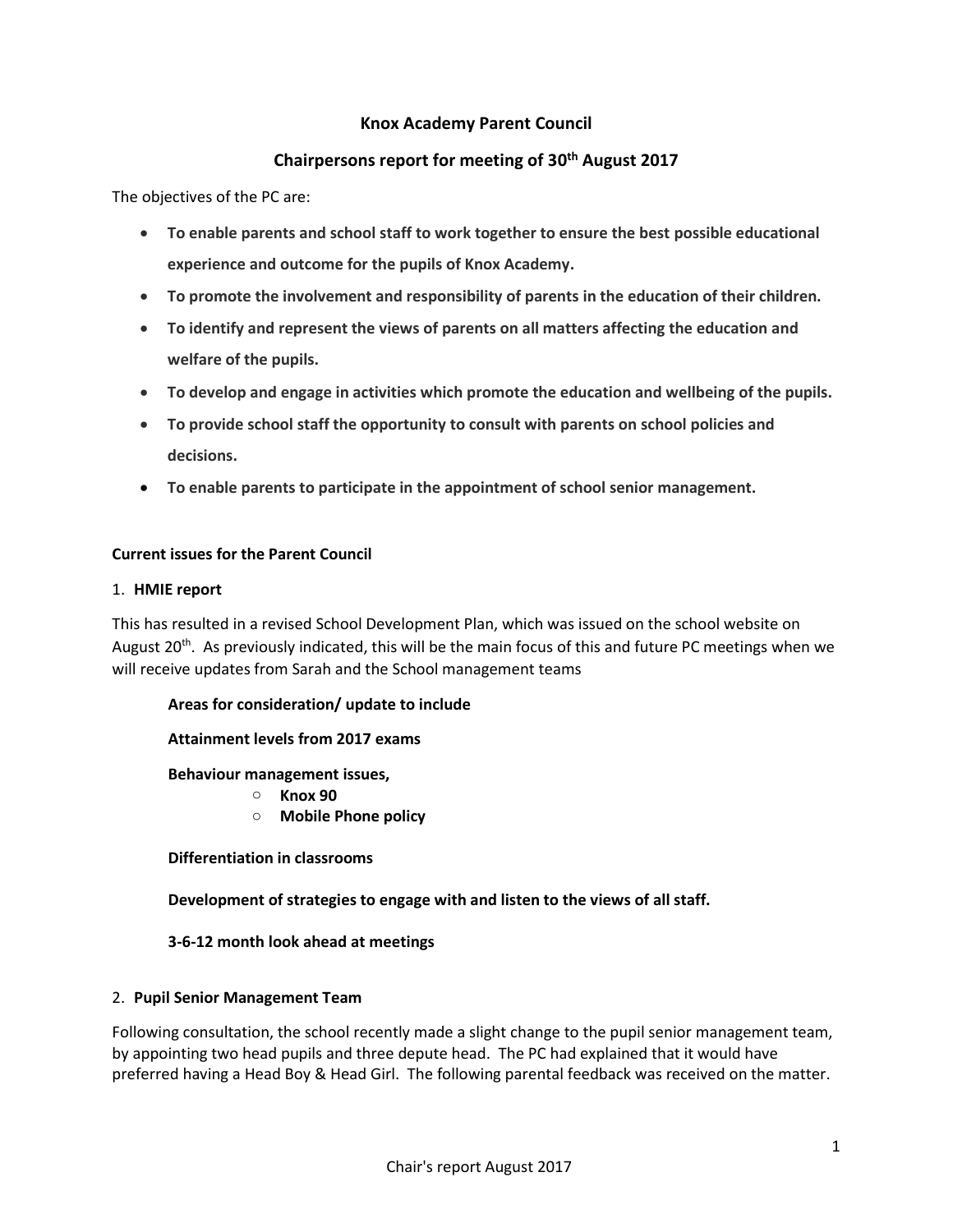….."Girls in S6 and below will need to be taught that leadership is possible and the glass ceiling is a myth. They already have enough to work with in their curriculum, without working out how to overthrow the regime. I ask you [the HT] to do them a favour and make that decision for them. One head boy with a deputy boy and one head girl with a deputy girl would be sufficient."

## 3. **Haddington and Lammermuir Area Partnership (HAL AP)**

Louise has indicated that she would like to step down from HALAP in 2018, so we will be seeking a new representative early in 2018, or earlier if anyone is interested in getting involved.

## 4. **East Lothian Association of Parent Councils (ELAPC)**

Minutes are ciculated following meetings. Any significant issues can be raised during this meeting.

## 5. **Communications**

The parent members of the PC are assisting with reviewing and developing the existing communication policy. The PC are particularly focussed on the external interfaces of the policy, i.e. effective communication with parents/ carers and the wider community.

Parents on the 26th April indicated a strong willingness to get involved in consultation. The SIP requires consultation on several fronts. We need to ensure those consultations are clearly identified and we seek involvement from as wide a parent group as possible.

## 6. **Fundraising see separate report from the PTA**

## 7. **Toilets CCTV.**

In considering how to manage behaviour in toilets, which last session led to the temporary closure of toilets outside break time, it's been established that:

- 1. FES take the risk of damage to toilets
- 2. Some 3-5 years ago FES proposed the introduction of CCTV to the public areas of the toilets (door and Basins)
- 3. This proposal was rejected ether because parents objected to CCTV in toilets (or a perception that Parents would object?)

From a recent discussion with FES, it would appear that FES no longer think there's a benefit to them to install CCTV, but perhaps a further discussion or an offer to contribute to the cost is worthwhile. Action required. Does this group approve

- 1. In principle the use of CCTV in toilets to control behaviour, and
- 2. Negotiate with FES to have these installed at the lowest possible cost to the school.

## 8. **Other issues raised by Parent**

8.1 **Support for learning**, I've received an email raising the question of how well focused SFL is for individual pupils. This relates to an S5 pupil, who was diagnosed with Dyslexia in P7, yet appears to not have had any tailored support in terms of vision and reading. This particular pupil had poor exam results.